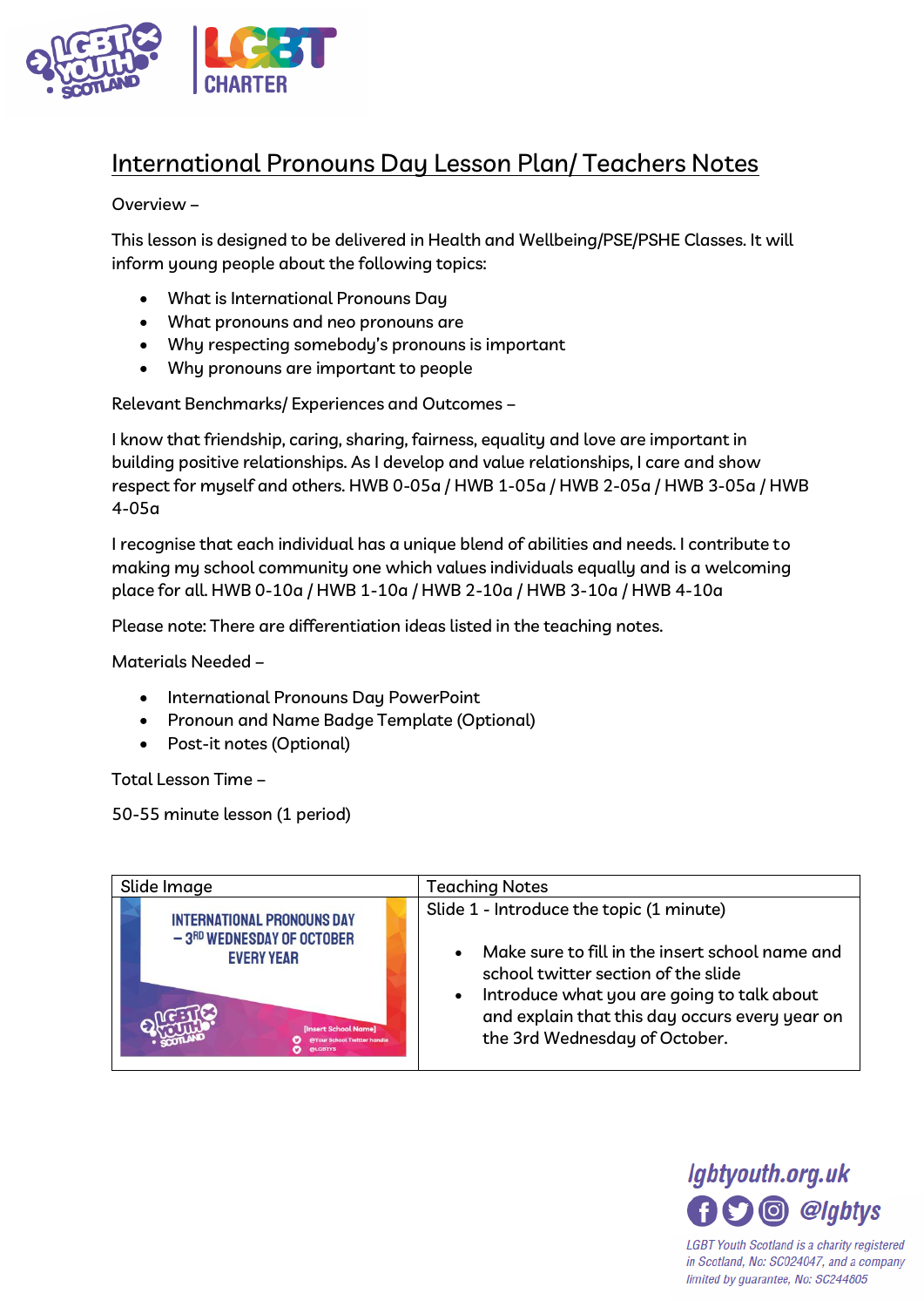



| WHAT IS INTERNATIONAL PRONOUNS DAY?<br>International Pronouns Day began in 2018 and takes place on the<br>3rd Wednesday of October each year.<br>The purpose of International Pronouns Day is to make respecting,<br>sharing, and educating about pronouns more widespread.<br>HAPPY INTERNATIONAL PRONOUNS DAY<br><b>RELAY DELEGY DEL</b>                                                                                                                                                                                                                                                                                                                                                                                                                                                                                                                 | Slide 2 - Explain the purpose (2-3 mins)<br>Explain the purpose of International Pronouns<br>Day<br>At this point it may be good to give a<br>disclaimer for everyone to be respectful and<br>mindful of their language regarding pronouns<br>and gender identity whilst going through the<br>lesson.                                                                                                                                                                                                                                                                                                                                                                                                                                                                                                                                                                                                                                                                                                                               |
|------------------------------------------------------------------------------------------------------------------------------------------------------------------------------------------------------------------------------------------------------------------------------------------------------------------------------------------------------------------------------------------------------------------------------------------------------------------------------------------------------------------------------------------------------------------------------------------------------------------------------------------------------------------------------------------------------------------------------------------------------------------------------------------------------------------------------------------------------------|-------------------------------------------------------------------------------------------------------------------------------------------------------------------------------------------------------------------------------------------------------------------------------------------------------------------------------------------------------------------------------------------------------------------------------------------------------------------------------------------------------------------------------------------------------------------------------------------------------------------------------------------------------------------------------------------------------------------------------------------------------------------------------------------------------------------------------------------------------------------------------------------------------------------------------------------------------------------------------------------------------------------------------------|
| WHAT ARE PRONOUNS AND WHY DO THEY MATTER?<br>Pronouns are words that you use in place of a noun, like someone's name.<br>Instead of always having to use people's names, we often use pronouns in their<br>place.<br>Example: "James is over there. Let's ao sau hi to him!"<br>"Alex is in the park. Let's go see them!"<br>"Sarah said to meet at the cinema. Let's go to see her"<br>An example of a pronoun is he/him, she/her or they/them but there are a wide<br>variety of pronouns other than these that people may use such as ze or zie.<br>Often, when speaking about a person in the third person, these pronouns have a<br>gender implied -- such as "he" to refer to a man/boy or "she" to refer to a<br>woman/qirl. These associations are not always accurate and it might be<br>uncomfortable for somebody if you assume their pronouns. | Slide 3 - What are pronouns? Part 1 (5 mins)<br>Talk through info on slide<br>At this point you may wish to explain that<br>they/them can be used for a singular person or<br>a plural, the example above is the singular use.<br>You could also say "Alex and Megan are<br>playing football, let's go join them" which<br>would be a plural use of they/them.<br>the ze/zie pronoun (gender neutral term used<br>instead of they) is pronounced "zee"                                                                                                                                                                                                                                                                                                                                                                                                                                                                                                                                                                              |
| WHAT ARE PRONOUNS AND WHY DO THEY MATTER?<br>As the pronouns he/him and she/her are commonly<br>associated with a specific gender using these to<br>describe somebody could indicate you are assuming<br>their gender identity based on appearances.<br>Making this assumption (even if correct) sends a<br>potentially harmful message that people must look a<br>certain way to be a specific gender<br>Some people may prefer gender neutral pronouns<br>such as they/them as they do not have an associated<br>gender identitu.                                                                                                                                                                                                                                                                                                                        | Slide 4 - What are pronouns? Part 2 (2 - 3 minutes)<br>talk through info on slides<br>explain that somebody does not need to be<br>gender diverse, trans or non-binary to use<br>gender neutral pronouns and that people use<br>the pronoun that makes them feel the most<br>comfortable<br>If somebody asks what transgender<br>(shortened to trans) or non-binary is, use the<br>definitions below<br>Transgender: An umbrella term for someone<br>whose gender identity or expression differs in<br>some way from the sex assigned to them at<br>birth. Transgender is commonly shortened to<br>Trans. A trans person does not need to have<br>undergone medical surgery to identify as<br>trans.<br>Non-Binary: People who do not identify<br>exclusively as male or female or fall into the<br>'gender binary'. Non-binary can be used as an<br>umbrella term for other identities such as<br>gender non-conforming, genderqueer,<br>genderfluid. Some non-binary people may use<br>gender neutral pronouns such as they/them. |

Igbtyouth.org.uk **OO** @lgbtys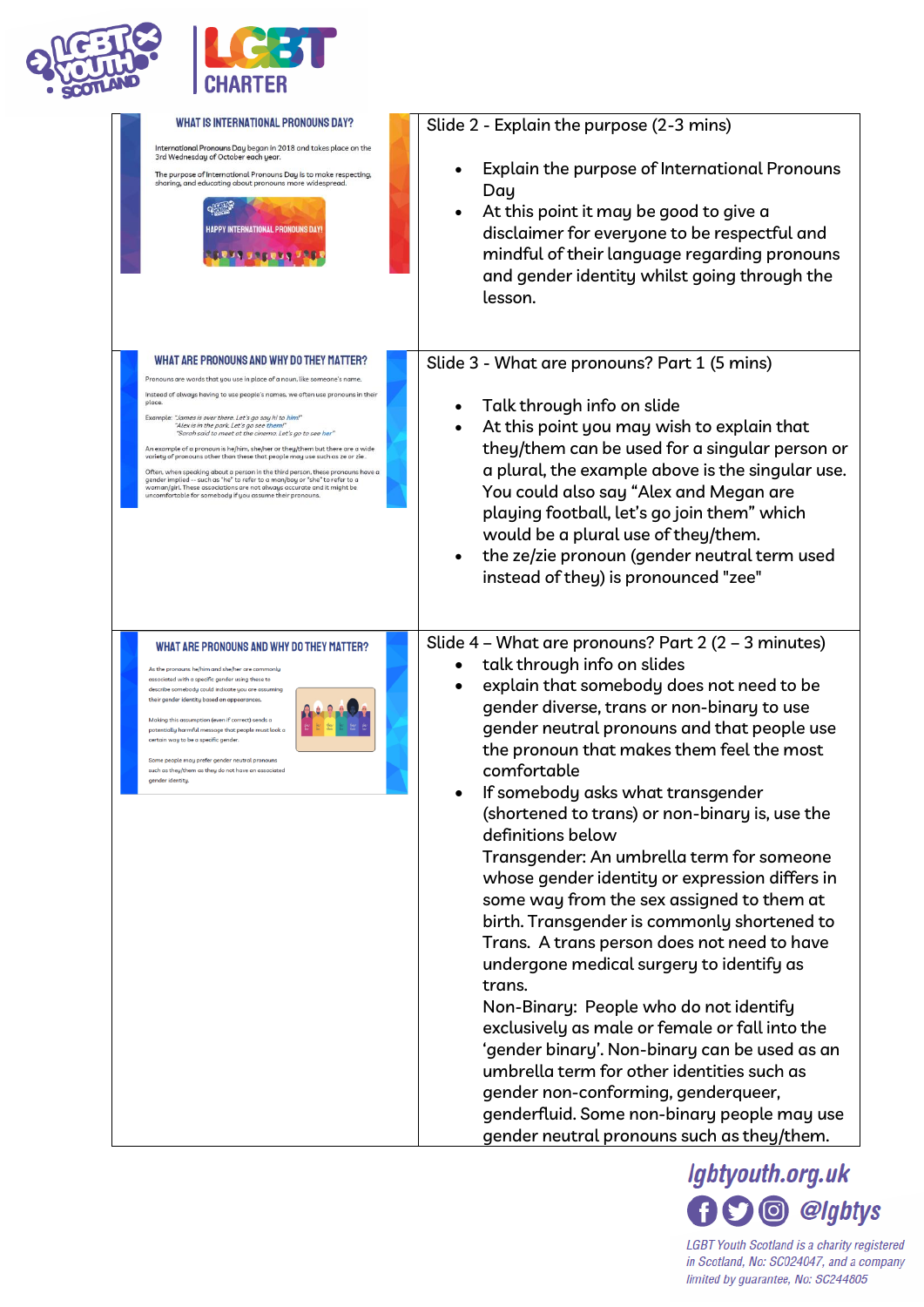

| <b>WHAT ARE PRONOUNS? VIDEO CLIP</b><br>For more information on what pronouns are<br>watch the video below<br><b>PRONOUNS</b>                                                                                                                                                                                                                                                                                                                                                                                                                                                                                                                                                                                                                                                                                      | Slide 5 - Video Clip (6 minutes)<br>Explain that this video clip is from Minus 18.<br>Minus 18 are an Australian youth organisation<br>that support LGBT young people.<br>This video is suitable for all secondary school<br>ages. It does contain the mention of the word<br>'genitals' (stating 'genitals do not equal<br>gender') but contains no explicit content or<br>imagery                                                                                  |
|--------------------------------------------------------------------------------------------------------------------------------------------------------------------------------------------------------------------------------------------------------------------------------------------------------------------------------------------------------------------------------------------------------------------------------------------------------------------------------------------------------------------------------------------------------------------------------------------------------------------------------------------------------------------------------------------------------------------------------------------------------------------------------------------------------------------|----------------------------------------------------------------------------------------------------------------------------------------------------------------------------------------------------------------------------------------------------------------------------------------------------------------------------------------------------------------------------------------------------------------------------------------------------------------------|
| <b>WHAT ARE PRONOUNS? VIDEO CLIP</b><br><b>Class Discussion:</b><br>What do you think the key<br>points from the video<br>were?                                                                                                                                                                                                                                                                                                                                                                                                                                                                                                                                                                                                                                                                                    | Slide 6 - Discussion (6 - 8 minutes)<br>Give young people 1-2 minutes to reflect on<br>what they feel the key points are from the<br>video<br>Get feedback from the class<br>Differentiation idea: you may wish for the<br>young people to write down the key points on<br>post-it notes and collect them at the end to<br>get feedback on what they learned from it; this<br>means pupils who do not feel confident<br>speaking can participate                     |
| WHAT ARE PRONOUNS AND WHY DO THEY MATTER?<br>There are some key things to remember:<br>HELLO, I'M<br>1. Not all men use he/him pronouns.<br>they/them<br>2. Not all women use she/her pronouns.<br>3. Not all non-binary people use they/them pronouns.<br>HELLO, I'M<br>4. Knowing somebody's pronouns does not mean you<br>he/h<br>know their gender identity.<br>5. If you do not know somebody's pronouns, ask them<br><b>HELLO, I'M</b><br>politelu<br>6. A person can change their pronouns and you should<br>she/her<br>make an effort to use the pronouns a person is<br>comfortable with if these change.                                                                                                                                                                                                 | Slide 7 - Key messages (4 minutes)<br>These are the key messages LGBT Youth<br>Scotland picked out from the video<br>Talk through these points<br>Ask if the young people agree that these were<br>the key points. Do they have any more?                                                                                                                                                                                                                            |
| <b>SHARING PRONOUNS</b><br>If somebodu shares their pronouns with uou it is important to<br>note that they may not be comfortable sharing these<br>pronouns with everyone and may want to keep them private.<br>Teachers and pupils should consider the points below:<br>Ask the person who has shared their pronouns if you should<br>use these pronouns when referring to them when chatting<br>to other people.<br>Ask the person if you should use these pronouns in front of<br>their family<br>boundaries<br>Ask the person if there is anyone they should not use these<br>pronouns in front of.<br>Revealing somebody's pronouns without their consent can put<br>that person at risk in certain situations. It is important that you<br>respect a person's wishes and boundaries about their<br>pronouns. | Slide 8 - Sharing Pronouns (2 minutes)<br>Go through info on slide<br>Explain that it is very important not to share<br>somebody's pronouns without their consent,<br>not everyone is accepting if somebody uses<br>pronouns that are different from their<br>assumptions about them.                                                                                                                                                                                |
| <b>NEO PRONOUNS</b><br>Some people may use neo pronouns.<br>eirself<br>The term "neo pronouns" tends to refer to<br>himsel<br>perself<br>per<br>pers<br>pronoun sets developed from the 20th<br>herself<br>$\frac{1}{2}$<br>hers<br>centuru (or sometimes 19th centuru), to<br>their<br><b>themsel</b><br>they<br>today. Somebody does not need to identify<br>verself<br>體<br>ver<br>as transgender or non-binary to use<br><b>TEMSE</b><br>xem<br>neopronouns, they can be used by all<br>hirself<br>ze/zie<br>gender identities.<br>Look at the examples of<br>pronouns and neo pronouns                                                                                                                                                                                                                        | Slide 9 - Neo pronouns (4 minutes)<br>Go through info on slide<br>You might like to ask the pupils if they have<br>head of neo pronouns before<br>Some of the more known neopronouns are<br>ze/hir/hirs (pronounced "zee/heer/heers") and<br>xe/xem/xyr (pronounced "zee/zem/zeer").<br>While these are some common ways to<br>pronounce these pronouns, there are many<br>variations, so it's always safe to ask someone<br>how to pronounce the pronouns they use. |

**I** 



٦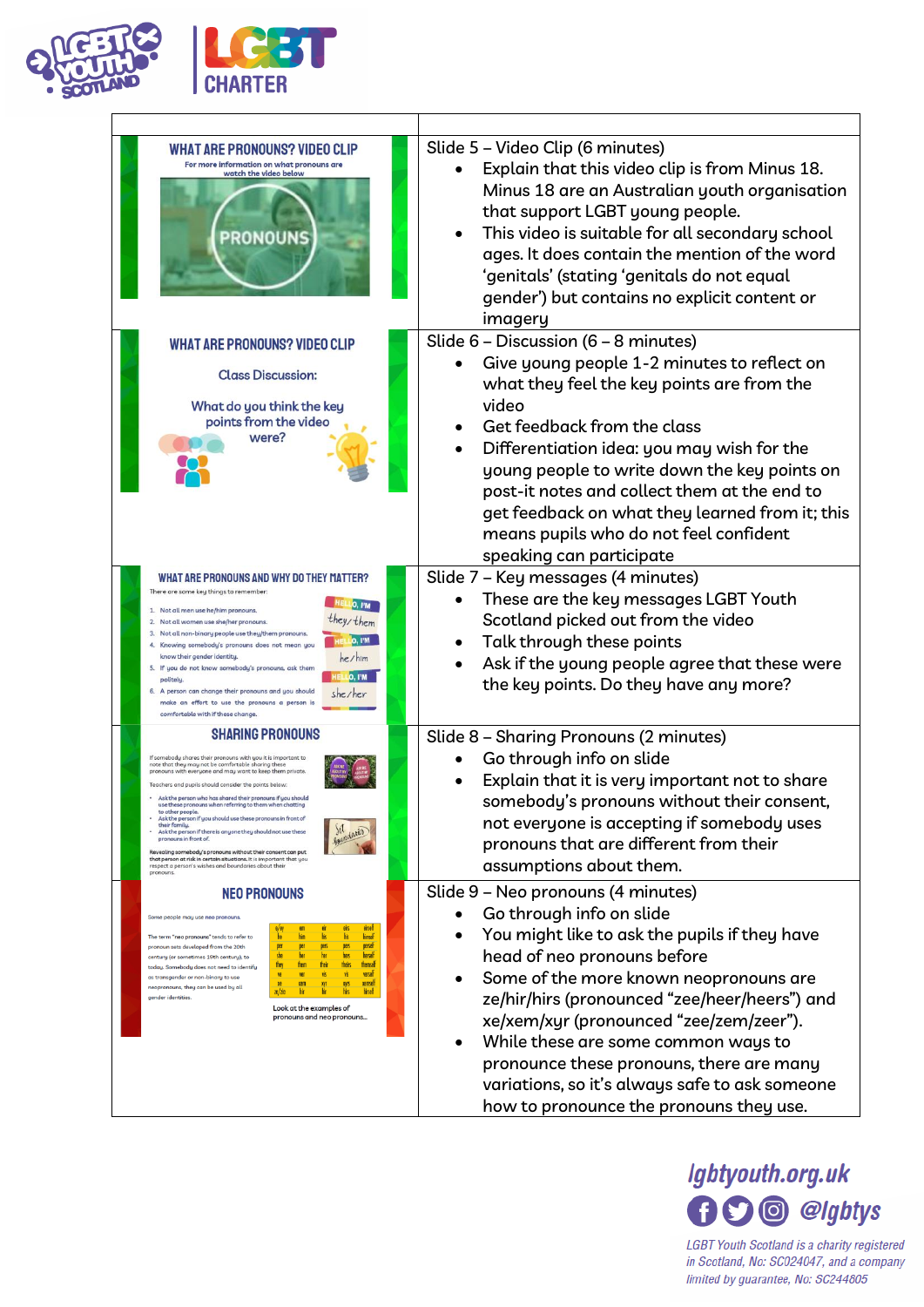

| USING THE CORRECT PRONOUNS<br>Using someone's correct pronouns is a way to respect<br>them, their identitu and create an inclusive<br>environment. Some people use more than one kind of<br>pronouns, and other people don't mind which pronouns<br>are used for them.<br>Just as it can be offensive to use the wrong name for<br>identity<br>somebody or even hurtful to make up a nickname for<br>someone and call them that nickname against their will,<br>it can be offensive or hurtful to guess at someone's<br>pronouns and refer to them using those pronouns if that<br>is not how that person wants to be known | Give the following example of how to go about<br>asking someone to the pupils: "Hi Kai! I saw<br>that you use "x-e" pronouns, and I want to<br>make sure I'm pronouncing them right. Can<br>you tell me how you pronounce your<br>pronouns?"<br>Slide 10 - Using the correct pronouns part 1 (2)<br>minutes)<br>Go through the info on slide<br>Emphasise that using somebody's pronouns is<br>about respect like using their name correctly<br>Optional: Give the example of being called a<br>nickname you didn't feel comfortable with<br>constantly and how that would feel or being<br>called the name of a different student all the<br>time. |
|-----------------------------------------------------------------------------------------------------------------------------------------------------------------------------------------------------------------------------------------------------------------------------------------------------------------------------------------------------------------------------------------------------------------------------------------------------------------------------------------------------------------------------------------------------------------------------------------------------------------------------|-----------------------------------------------------------------------------------------------------------------------------------------------------------------------------------------------------------------------------------------------------------------------------------------------------------------------------------------------------------------------------------------------------------------------------------------------------------------------------------------------------------------------------------------------------------------------------------------------------------------------------------------------------|
| USING THE CORRECT PRONOUNS<br>We all make mistakes, if you get someone's pronouns<br>wrong, please quickly apologise and correct yourself.<br>You can also show solidarity with someone who uses<br>pronouns that others may mistake by politely correcting<br>someone who has used the wrong pronoun even when<br>the person isn't there.<br>It's worth remembering that the phrase 'preferred<br>pronouns' is no longer used. Terms like this can make it<br>sound like someone's identity is up for debate.                                                                                                              | Slide 11 - Using the correct pronouns part 2 (2)<br>minutes)<br>Talk through the info on slide<br>Emphasise that mistakes happen and that it<br>does not make somebody a bad person if they<br>slip up or forget but they should apologise,<br>correct themselves and move on. This is really<br>important; students should not leave this<br>lesson nervous to make mistakes.<br>Emphasise that it is important to respect<br>somebody's pronouns when they are not there<br>Emphasise that how somebody identifies is not<br>an opinion and therefore the term preferred<br>pronouns should not be used                                           |
| <b>CHALLENGE: CHANGING LANGUAGE</b><br>In the spirit of International Pronouns Day try these<br>challenges over the course of this week<br>1. Introduce<br>3. Try using<br>2. When talking to<br>gender neutral<br>yourself to<br>somebody whose<br>pronouns more<br>somebody using<br>pronouns you<br>your name and<br>often when<br>don't know ask<br>pronouns e.g. "My<br>speaking or<br>them politely if<br>writing e.g. "They<br>name is Ryan and<br>they would share<br>look nice today'<br>my pronouns are<br>their pronouns.<br>they/them."<br>or "I like them."                                                    | Slide 12 - Challenges (3 minutes)<br>Talk through the info on the slides<br>When going through the challenges give<br>examples and model this language is<br>comfortable to do so (for example my name is<br>Miss/Mrs/Mr/Mx , my pronouns are )<br>Emphasise that if a person feels<br>uncomfortable sharing their pronouns they do<br>not have to and others should respect their<br>decision not to                                                                                                                                                                                                                                               |
| <b>OTHER ACTIVITIES</b><br>Other ways to celebrate International Pronouns Day could include:<br>· Making name and pronoun badges to wear<br>Get a group of friends to make a video sharing your pronouns<br>· Teachers could share their name and pronouns on their<br>classroom door<br>Include your pronouns on social media or for teachers, in your<br>email signature<br>Remember: You do not have to share your pronouns if this make you<br>uncomfortable                                                                                                                                                            | Slide 13 - Other ideas (2 minutes)<br>Give some examples of what the pupils can do/<br>what other schools have been doing for<br>international pronoun day                                                                                                                                                                                                                                                                                                                                                                                                                                                                                          |